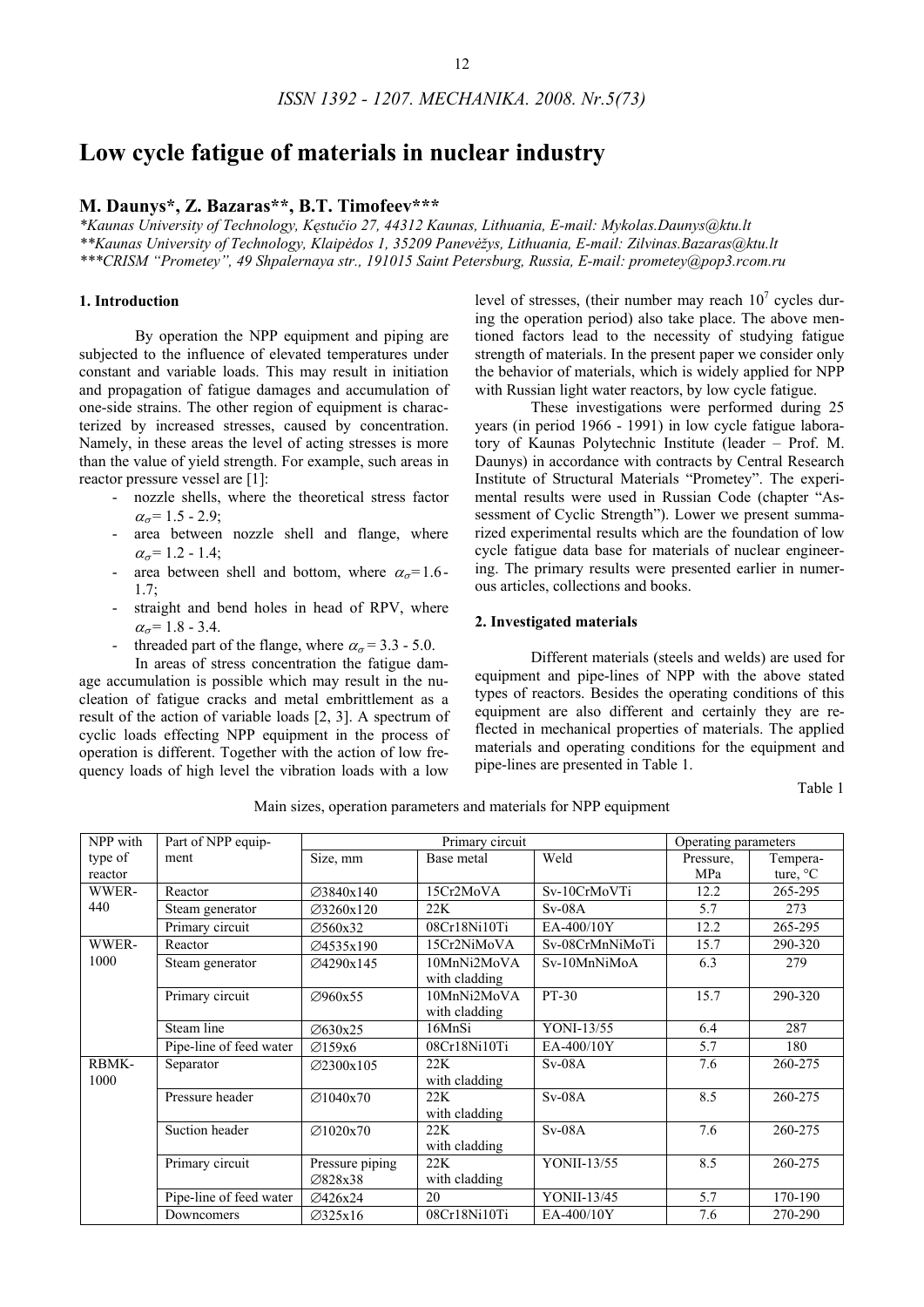The main requirement for all materials, used for these types of equipment, is the high level of stability of properties during operation. To provide this requirement in accordance with item 7.6.3 of "Rules of arrangement and safe operation of equipment and piping of NPP", PNAE G-7-008-89 [4] the inspection of mechanical properties in the equipment is carried out using destructive and nondestructive techniques. This procedure shall be performed after 100000 hrs of operation for NPP with water-cooled

and water-moderated reactors (WWER) and water-graphite reactors (RBMK). This order of assessment of actual properties of material in the process of operation is foreseen in the regulations of NPP work for the purpose of safety provision. The values of mechanical properties of NPP materials during the whole design lifetime should meet definite requirements, which are presented in Table 2 In accordance with "Strength Calculations Norms" [5].

Table 2

| Base         | Part of welded joint | At $20^{\circ}$ C |              |                 | At 350°C      |                                 |              | $T_{KO}$                 |                 |                          |
|--------------|----------------------|-------------------|--------------|-----------------|---------------|---------------------------------|--------------|--------------------------|-----------------|--------------------------|
| material     |                      | $\sigma_u$        | $\sigma_{y}$ | $\mathbf{A}$    | Z             | $\sigma_{\scriptscriptstyle u}$ | $\sigma_{y}$ | $\mathbf{A}$             | Z               | $\rm ^{\circ}C$          |
|              |                      | MPa               | MPa          | $\frac{0}{0}$   | $\frac{0}{0}$ | MPa                             | MPa          | $\frac{0}{0}$            | $\frac{0}{0}$   |                          |
| 15Cr2MoVA    | Base metal           | 540               | 432          | 14              | 50            | 461                             | 395          | 14                       | 50              | $\overline{0}$           |
|              | SAW                  |                   |              |                 |               |                                 |              |                          |                 |                          |
|              | Sv-10CrMoVTi         | 539               | 392          | 14              | 50            | 490                             | 373          | 12                       | 45              | $+40$                    |
| 15Cr2NiMoVA  | Base metal           | 549               | 441          | $\overline{15}$ | 55            | 491                             | 395          | $\overline{12}$          | $\overline{45}$ | $-12$                    |
|              | <b>SAW</b>           |                   |              |                 |               |                                 |              |                          |                 |                          |
|              | Sv08CrMnNiMoTi       | 539               | 422          | 15              | 55            | 490                             | 392          | 14                       | 50              | $\theta$                 |
| 10MnNi2MoVA  | Base metal           | 540               | 343          | 16              | 55            | 491                             | 294          | 15                       | $\overline{55}$ | $+15$                    |
|              | <b>SAW</b>           |                   |              |                 |               |                                 |              |                          |                 |                          |
|              | Sv10MnNiMo           | 539               | 343          | 16              | 55            | 490                             | 294          | 14                       | 50              | $+10$                    |
|              | <b>MAW</b>           |                   |              |                 |               |                                 |              |                          |                 |                          |
|              | PT-30 electrode      | 539               | 343          | 16              | 55            | 490                             | 294          | 14                       | 50              | $\theta$                 |
| 20           | Base metal           | 402               | 216          | 21              | 40            | 353                             | 157          | 17                       | 42              | $+20$                    |
|              | MAW                  | 353               | 216          | 20              | 55            | 314                             | 176          | 20                       | 55              | $+20$                    |
|              | YONII-13/45          |                   |              |                 |               |                                 |              |                          |                 |                          |
| 22K          | Base metal           | 430               | 215          | 18              | 40            | 392                             | 177          | 18                       | 40              | $+40$                    |
|              | <b>SAW</b>           |                   |              |                 |               |                                 |              |                          |                 |                          |
|              | $Sv-08A$             | 353               | 196          | 20              | 55            | 314                             | 176          | 13                       | 50              | $\overline{0}$           |
|              | <b>MAW</b>           |                   |              |                 |               |                                 |              |                          |                 |                          |
|              | YONII-13/45          | 353               | 216          | 20              | 55            | 314                             | 176          | 20                       | 55              | $+20$                    |
|              | YONII-13/55          | 431               | 255          | 20              | 50            | 372                             | 216          | 18                       | 50              | $+30$                    |
| 08Cr18Ni10Ti | Base metal           | 510               | 216          | 35              | 55            | 412                             | 177          | 26                       | 51              | $\overline{\phantom{a}}$ |
|              | <b>MAW</b>           |                   |              |                 |               |                                 |              |                          |                 |                          |
|              | EA-400/10Y           | 539               | 343          | 18              | 30            | 431                             | 294          | $\overline{\phantom{a}}$ |                 |                          |

## Requirements of mechanical properties for NPP equipment materials

#### **3. Fatigue test procedure**

The properties of all materials presented in Table 2 under cyclic elastic-plastic deformation were determined by axial tension-compression testing of cylindrical specimens (with gauge length diameter 10 mm) by symmetric cycle of control amplitude of strain (ratio of strain is -1). The waveform was sine, test temperatures at tests in air − 20°C and 350°C. Besides the specimens from base metal (only 15Cr2MoVA steel) with a plane gauge length (cross section  $-4x12$  mm,  $10x30$  mm and  $40x120$  mm) were investigated by the strain amplitudes equal to 2%, 0.86% and 0.4% and room temperature. A symmetric cycle of strain control was selected as most universal because in this case the tensile and compressive strains are manifested in the same way. The loading with tension-compression was accepted due to the similar distribution of stresses across the specimen section. The number of cycles to failure was 100 - 10000 cycles (only on separate specimens number of failure cycles exceeded  $10<sup>4</sup>$ ). A greater number of tests were carried out in air with the frequency of cycles 0.33 - 0.53 Hz and automatic recording of stress-strain diagramed. In this case the moment of fatigue crack appearance was registered on a visible decrease of stresses on this type cyclic diagram's. When testing cylindrical specimens in aqueous medium for power water reactor (PWR) at next conditions: hydrogen potential pH7, content of oxygen  $[O_2]$  < 10 ppb) and temperature 270°C by the variation of loading frequency from 0.0085 to 0.167 Hz. These tests were performed only for the specimens of one heat RPV steels (15Cr2MoVA and 15Cr2NiMoVA) and also one hear of SG steel type 10GN2MoVA.

#### **4. Experimental results and discussion**

The experimental data are given in Figs. 1 and 2 as separate dots for each steel heat and respectively for each welded sample. The array of experimental data for 15Cr2MoVA steel at 20°C (362 dots, 9 heats) is given in Fig. 1. This array was subjected to statistical treatment with the use of the equation

$$
lg\,N = B + B_I\,lg\,\varepsilon_a
$$

for the construction of root-mean-square dependence corresponding to 50% probability for the given array and confidence interval corresponding to the given truth (95%) of random lifetime value (*N*). The values of constants in the above given equation were  $B= 2.8919$  and  $B_1 = -2.3151$ . The obtained data array with the consideration of margin coefficient on strain amplitude  $n_{\sigma} = 2$  and  $n_{\gamma} = 10$  became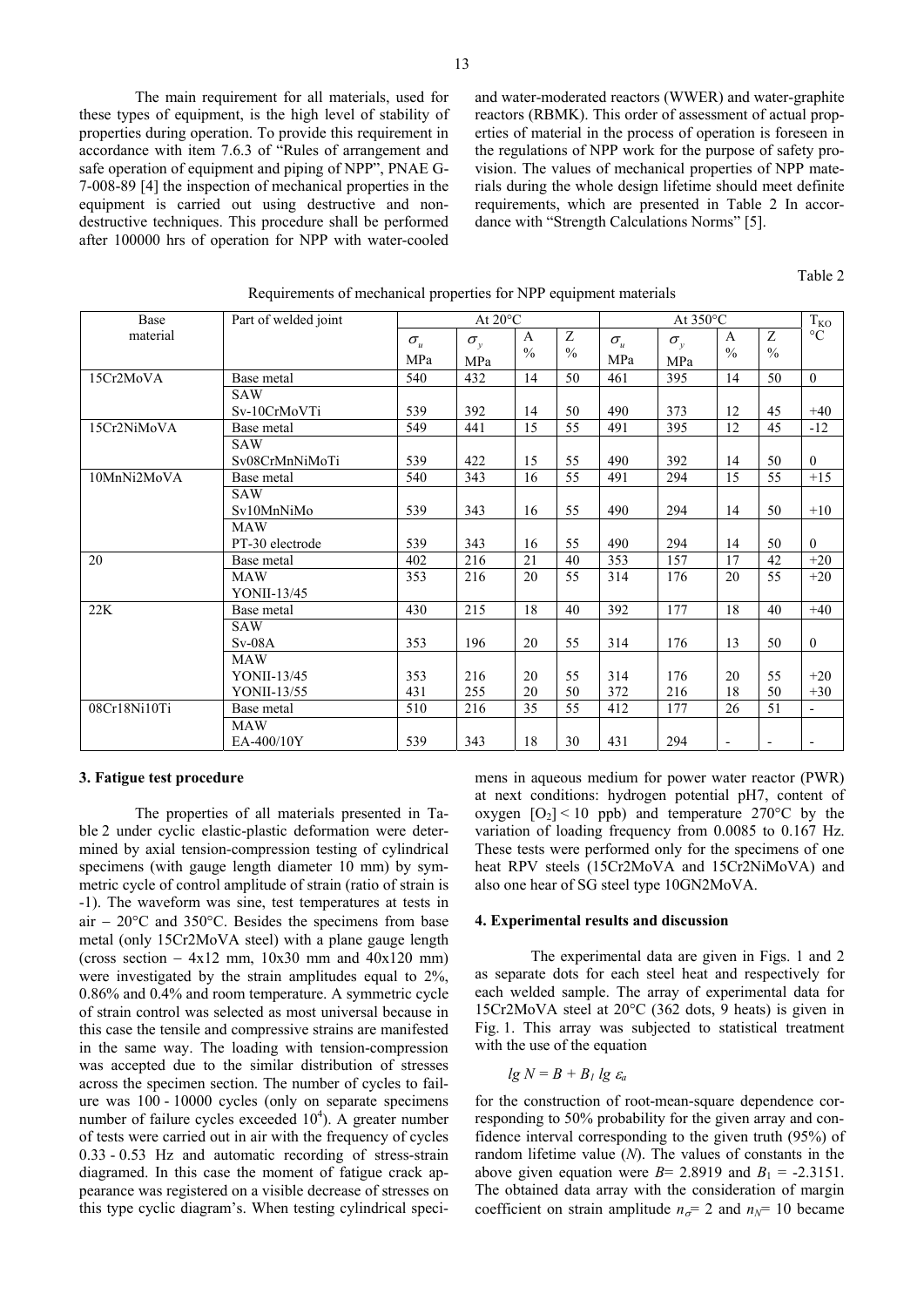the base for the construction of reference calculated fatigue curve for low alloyed steels in the first editorship "Strength Calculation Norms…". In Fig.1 this curve is presented as a 1 line. The same dependence is used as calculated dependence by the cyclic strength assessment of nuclear power equipment made from 15Cr2MoVA steel and in acting Norms PNAE G-7-002-86 [5].



Fig. 1 Low cycle fatigue of 15Cr2МoVА steel: a – at 20°С temperature (9 heats);  $b - at 350^{\circ}$ C temperature (5 heats). Dots – experimental data for different heats of steel;  $I$  – reference curve [5] for low alloyed steel; 2 and  $3 -$  data falling outside the 5 and  $95\%$ tolerance bounds for steel at  $20^{\circ}$ C;  $4$  – mean square dependence for the scatter band for steel at 20°C

Later in this report the root-mean-square dependence corresponding to 50% failure probability and boundaries of 95% confidence interval will be used for the comparison of failure resistance characteristics by low cycle loading of all the materials investigated.

 The experimental results for data array for pure 15Cr2MoVA-A steel, obtained for three heats at 20°C the scatter of lifetime values by the given strain amplitude is somewhat less and the root-mean-square dependence for 15Cr2MoVA steel in reality may also describe these data. For welds produced using submerged arc welding (SAW) under flux with the type Sv-10CrMoVTi wire the data array at room temperature, obtained on the representative number of welded samples (six) in the investigation [6] somewhat differs from the initial array on the base of which the comparison is carried out. All experimental dots (Fig. 2) are located below the root-mean-square dependence, and for three welded samples the dots are even beyond the boundary of lower envelope of experimental data for base metal - 15Cr2MoVA steel. The presented results confirm that for weld metal the low cycle fatigue resistance is lower than for base metal. Relying on this fact the value of the coefficient of cyclic strain reduction for welded joints of 15Cr2MoVA steel, produced using SAW under flux such reduction is not noted in the first editorship of "Strength Calculation Norms" [5]. All experimental dots for array at room temperature (71 dots, 3 welded samples) are located within the limits of 95% confidence interval. By this for the weld metal of two samples the dots are located below the root-mean-square dependence, and for the third sample (wire heat –70538) are mainly above.

Let us consider more attentively the results of experiments at 350°C in comparison with the scatter band obtained in Fig.1, b. As can be seen in this figure for 15Cr2MoVA steel mainly all experimental data at elevated temperature are located between the root-mean-square dependence and lower envelope at 20°C. This demonstrates some reduction of low cycle fatigue resistance by such increase of test temperature. At the same time the experi-



Fig. 2 Low cycle fatigue of 15Cr2МoVА steel welds, produced by SAW using Sv-10CrMoVTi wire: a– at 20 $^{\circ}$ C temperature (6 heats of welding wire); b – at 350°C temperature (4 heats of welding wire). Dots– experimental data for different weld metal; *1* – reference curve [5] for low alloyed steel; *2* and *3* – data falling outside the 5 and 95% tolerance bounds for base metal at 20°C; *4* – mean square dependence for base metal at 20°C (see Fig. 1)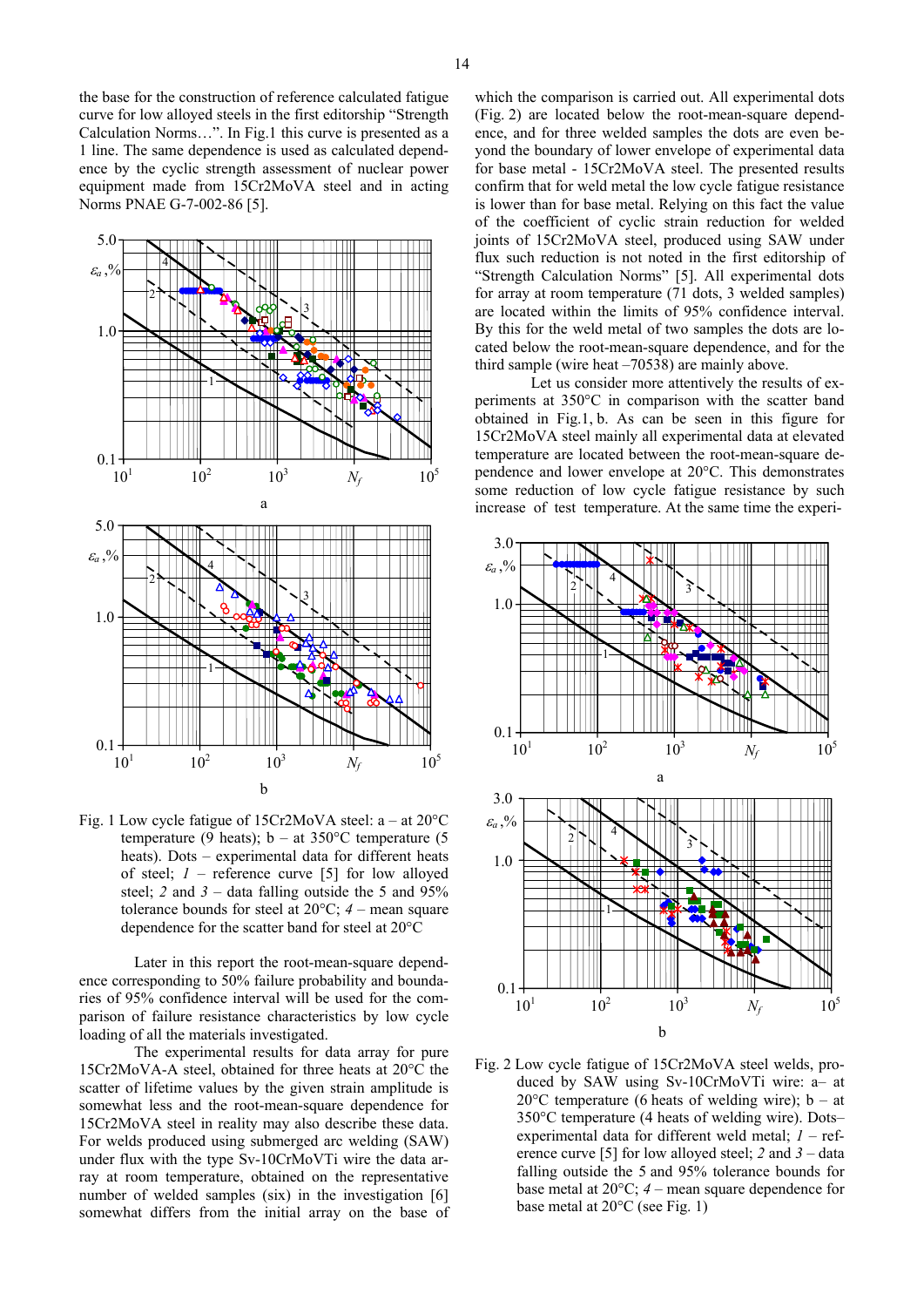mental dots as a rule are not beyond the boundary of lower envelope of data array. This location is confirmed to a greater degree for pure 15Cr2MoVA-A steel and this is conveniently illustrated by the experimental results.

What concerns welds (see the data presented in Fig. 2, b) the increase of test temperature from 20 to 350°C leads to the reduction of low cycle fatigue resistance of these welds. Even for metal of welds produced using SAW under flux with Sv-10CrMoVTi-A wire some experimental dots for all three tested welds are beyond the boundary of lower envelope curve for the base metal. In this connection we consider advisable to use the reduction coefficients according to Table 5.8 of PNAE G-7-002-86 in the cyclic strength assessment of welded joints of equipment from 15Cr2MoVA and 15Cr2MoVA-A steels [5].

In reference to this type of heat-resistant steel we stated welded joints of 15Cr2MoVA steel. can see: The experimental results for data array for

• at the stage of fatigue crack nucleation within the range of temperatures typical for operating WWER-440 reactors has a high stability of fracture resistance by low cycle loading (the total number of cycles is within the limits  $10^2 - 10^5$ ) not only during their design service life (30 years) but also by its extension by 15 years;

• low cycle fatigue resistance of equipment made from 15Cr2MoVA steel practically does not depend on the



Fig. 3 Low cycle fatigue of 15Cr2NiМoVА steel: a – at 20°С temperature (7 heats); b–at 350°C temperature (4 heats). Dots – experimental data for different heats of steel;  $I$  – reference curve [5] for low alloyed steel; *2* and *3* – data falling outside the 5 and 95% tolerance bounds for steel at 20°C; *4* – mean square dependence for the scatter band for steel at  $20^{\circ}$ C

content of harmful impurities (sulphur, phosphorus, etc) in it at the stage of fatigue crack nucleation;

• the increase of test temperature (up to 350 °C) and water medium (coolant of the primary circuit) have some influence on failure resistance at the stage of fatigue crack nucleation of this steel, however in practice do not result in the change of lower (95%) boundary of scatter band of experimental data, obtained on the representative number of 15Cr2MoVA steel heats at room temperature;

• low cycle fatigue resistance of metal of welds produced by SAW using Sv-10CrMoVTi wire under AN-42 flux is lower than that of base metal. On the basis of obtained results it was determined the value of cyclic strength conditions of WWER-440 RPV that type 15Cr2MoVA steel reduction coefficient is equal to  $\varphi_s = 0.8$  for the above

15Cr2NiMoVA steel are presented in Fig. 3. Steel of Cr-Ni-Mo-V composition is used at manufacture for VVER-1000 reactor pressure vessel. Usually all shells of RPV [7] are produced from the forgings of different thickness (from 192 mm to 450 mm). The mechanical properties of these



Fig. 4 Low cycle fatigue of 10G2NiМoVА steel: a – at 20°С temperature (7 heats); b–at 350°C temperature (4 heats). Dots–experimental data for different heats of steel; *1* – reference curve [5] for low alloyed steel; 2 and  $3 -$  data falling outside the 5 and  $95\%$ tolerance bounds for steel at  $20^{\circ}$ C;  $4$  – mean square dependence for the scatter band for steel at 20°C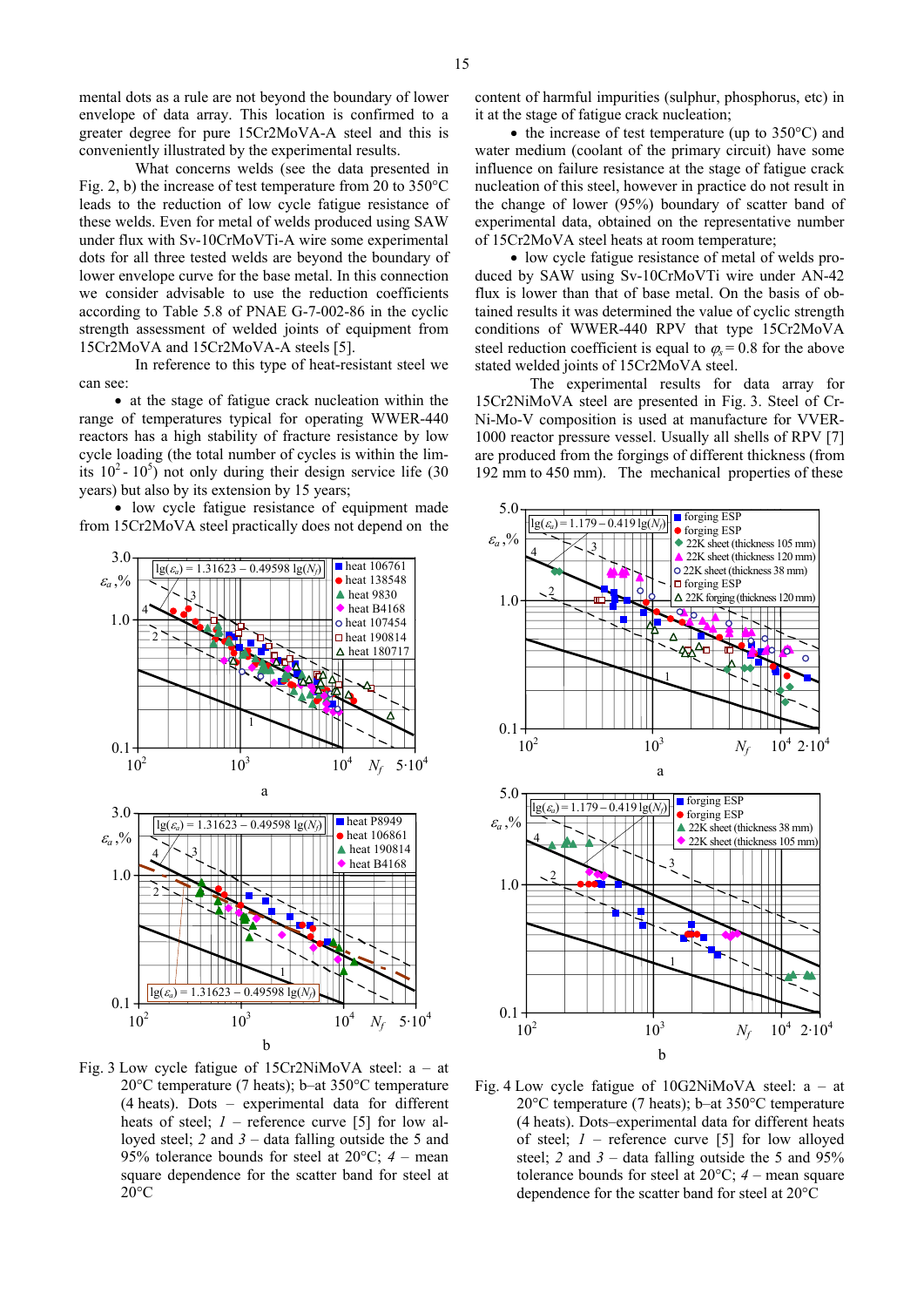16

shells are distinguished. Consequently the low cycle fatigue resistance can be various and it is necessary to test the metal of these forging on cyclic strength. As you can see all experimental dots for 7 heats of this steel are conducive to the narrow scatter band (Fig. 3, a). Lower 95% tolerance bounds for steel of this composition at 20°C is located on relation to the Reference curve [5] for low alloyed steel and take into account the safety factors  $n_N = 10$ and  $n_{\sigma}$  = 2. Mean square dependence for the scatter band for Cr-Ni-Mo-V steel at 20°C and 350°C practically coincide (Fig. 3, b). The curve plotted on the base of experimental data and corresponding to 50%probability is located above Reference curve, which was constructed without consideration of margin factor [8]. Experimental results of low cycle fatigue tests for

Investigations of low cycle fatigue of 10G2NiМoVА steel at 20°С were carried out on 7 heats and at 350°C – on 5 heats. Experimental data are presented in Fig. 4 and were received for semiproducts which used at manufacture of steam generators PGV-1000 and main circulating circuit of NPP with WWER-1000 reactors. As the semiproducts used sheets and forging which melted in open-hearth furnace and electroslag remelting. The various method of production effects on standard mechanical properties at static loading and also on cyclic characteris-



Fig. 5 Low cycle fatigue of 08Cr18Ni10Ti steel: a – at 20°С temperature (6 heats); b–at 350°C temperature (3 heats). Dots–experimental data for different heats of steel; *1* – reference curve [5] for low alloyed steel;  $2$  and  $3 -$  data falling outside the 5 and  $95\%$ tolerance bounds for steel at  $20^{\circ}$ C;  $4$  – mean square dependence for the scatter band for steel at 20°C

tics including low cycle fatigue. The experimental data are presented in Fig. 4, a at 20°C and Fig. 4, b at 350°C [8].

Experimental tests on low cycle fatigue of 08Cr18Ni10Ti steel at 20°С were performed on 6 heats and at 350°C – on 3 heats. In total we received 134 experimental points for base metal in the room temperature and 43 points in elevated temperature. The experimental results are presented in Fig. 5. These results show that the greater part of experimental points obtained at 350°C lies within the scatter band of data for 20°C. Hence, an increase in the temperature within the limits mentioned above does not affect the breaking strength under cyclic loading in the elasto-plastic region [9].

low carbon steel of grade 22К are shown in Fig. 6. Here data of 22К steel after various procedures (melting in openhearth furnace, electro-slag and vacuum-arc remelting) is presented. These data were received for forging, sheet rolling and a pipe at room and elevated temperatures. The thickness of semiproducts is changed from 38 to 120 mm. All experimental points are located in a fairly narrow scatter band and, therefore, can be referred to a single general population. This fact enabled us to construct a mean-square relation (solid line 4) and bound areas of the 95% confidence interval (dashed lines 2 and 3) for the entire array of experimental data. The mean-square relation is described



Fig. 6 Low-cycle fatigue curves of 22К steel of different melting:  $a - at$  room temperature;  $b - at$  350 °C temperature. Dots – experimental data for different heats of steel;  $I$  – reference curve [5] for low alloyed steel; *2* and *3* – data falling outside the 5 and 95% tolerance bounds for steel at 20°C; *4* – mean square dependence for the scatter band for steel at  $20^{\circ}$ C